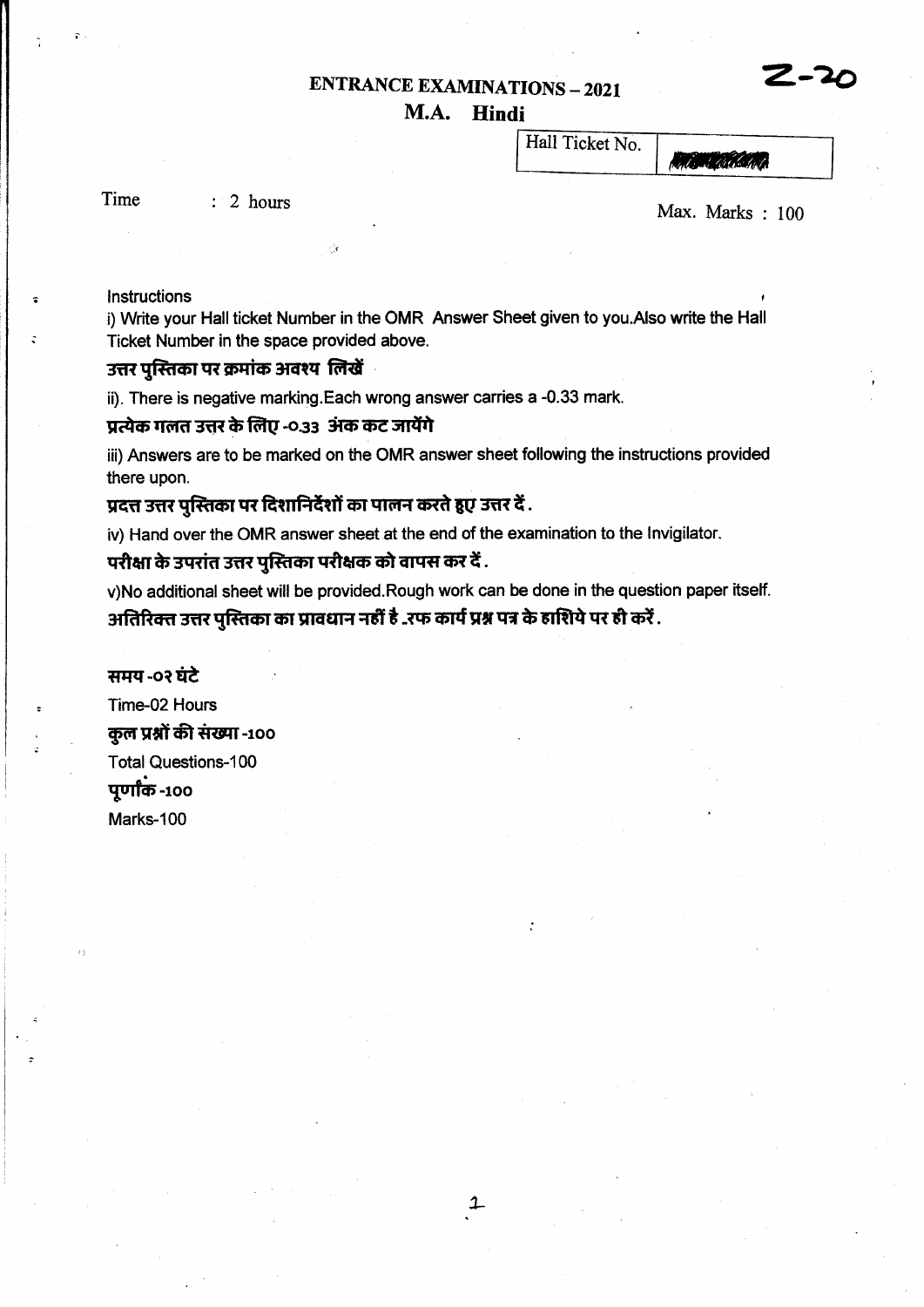1 .'खड़ीबोली' शब्द का प्रयोग सर्वप्रथम किसने किया था ?

A.इंशाअल्ला खां

B.लल्लूलाल

C.सदल मिश्र

D.सदासुख लाल

2.भाषा रूप के विभिन्न स्तरों पर एकरूपता लाने के कार्य को कहते हैं -

A.मानकीकरण

B.एकीकरण

C.सरलीकरण

D.आधुनिकीकरण

3. निम्नलिखित में से कौन सा शब्द मानक नहीं है -

A.उनको

B.इन से

C.इनने

D.उन्होंने

4.निम्नलिखित में से कौन सा शब्द मानक है -

A.दोबारा

B.बैठाना

C.छोटाई

D.गुहार

5.भाववाचक संज्ञा है -A.बहन B. अध्यापक C.चतुराई

, D.अमराई

6. निम्नलिखित में से कौन सी वर्तनी मानक है -

 $A.\overline{\mathfrak{G}}$ :

 $B.\overline{S}$ 

C.छेह D. 这

7."छायावादी काव्य स्थूल के प्रति सूक्ष्म का विद्रोह है" - किसका कथन है ? A.डॉ नगेन्द्र B. नंददुलारे वाजपेयी

2

C.इलाचंद्र जोशी

D.ओलाभाई पटेल

8.देवनागरी लिपि है -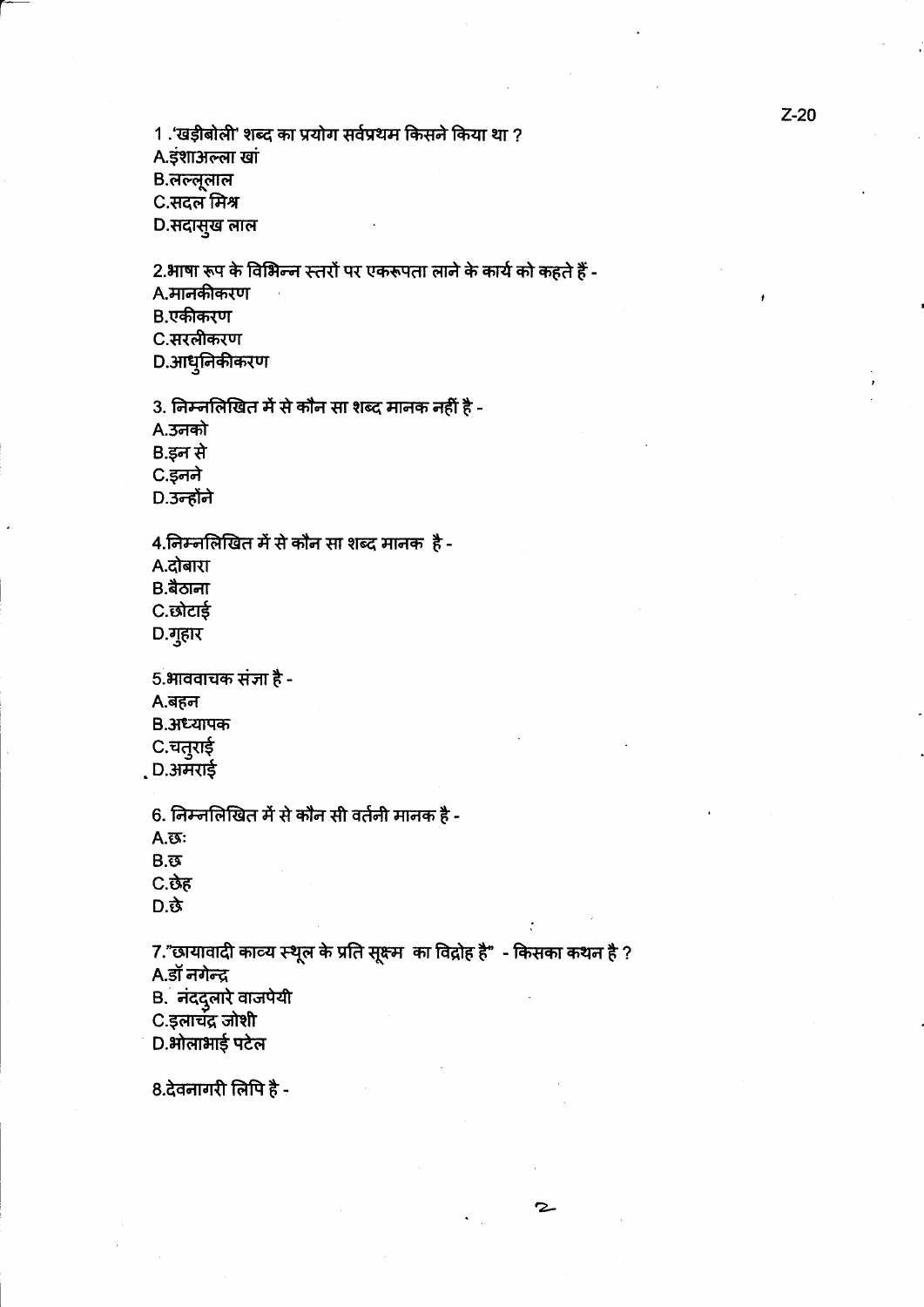A.वर्णनात्मक B.चित्रात्मक C.भावात्मक D.अक्षरात्मक 9.भारत की राजभाषा है -A.हिंदी और अंग्रेजी B.हिंदी C.अंग्रेजी D.हिन्दुस्तानी 10. हाथ शब्द का तत्सम रूप है -A.हाथी B.हस्त C.हस्ते D. हस्ती 11. 'परिक्रमा' शब्द में उपसर्ग है - $A.$ परा  $B.47$ C.परि  $D.$ क्रम 12. बौद्ध धर्म की भाषा है -A.संस्कृत B.प्राकृत<br>C.पाली **D.** अपभ्रंश 13.परिलिष्ठित भाषा का दूसरा नाम है -A.मानक भाषा B.संपर्क भाषा C.राजभाषा D.राष्ट्रभाषा 14.इनमें कौन सा व्यंजन मूल नहीं है - $A.\overline{J}$  $B.2f$  $C.\overline{5}$  $D.$ មា 15. 'शायद वह आया हो' यह वाक्य किस काल का है ? A.भूतकाल B.सामान्य वर्तमान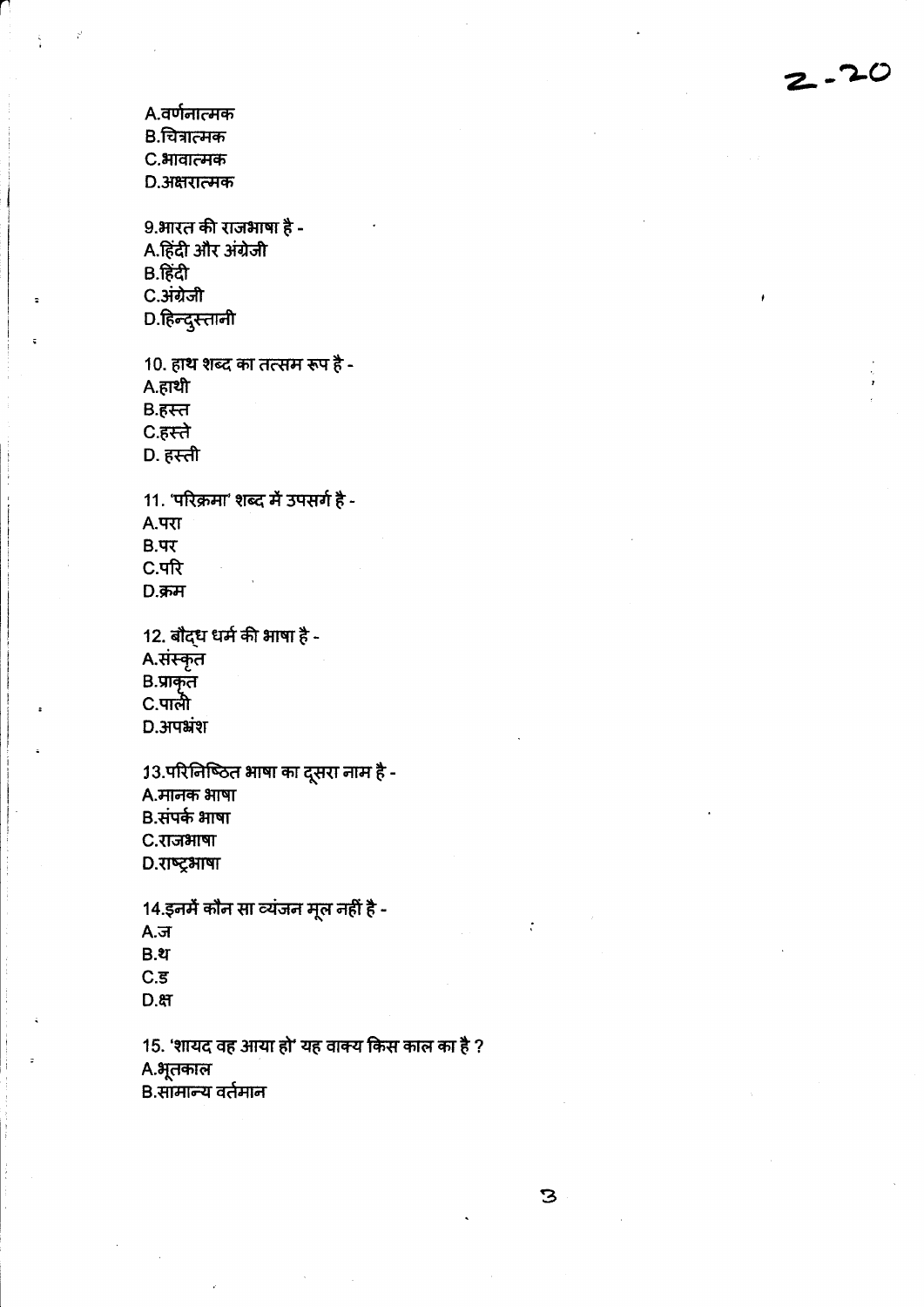C.संभाव्य वर्तमान D.पूर्ण वर्तमान

16. खड़ीबोली काव्यभाषा का पहला कवि इनमें किन्हें माना जाता है -A.विद्यापति B.अमीर खुसरो C.लल्लू लॉल D.इंशाअल्ला खां

17. ब्रजभाषा क्षेत्र के अंतर्गत नहीं है -A.*आगरा* B.मथुरा C.अलैगढ  $D.\overline{A}$ रठ

18. 'ब्रहम' किस कवि का उपनाम था -A.अकबर B.बीरबल C.गंग D.शिवाजी

19.'वैराग्य संदीपनी' के रचयिता हैं -A.तुलसीदास B.रामचरण दास C.सूरदास D.रामानंद

20. छत्रसाल के गुरु थे -A. अक्षर अनन्य B. मगन ठाकुर C.वल्लभाचार्य D. नूर मुहम्मद

21. "काहे रे नलिनी तु कुम्हिलानी"-किसकी काव्य पंक्ति है ? A. नानक B.कबीर C.सूरदास D.कुंभनदास

22. "अति सुधो सनेह को मारग है जहाँ नेकु सयानप बांक नहीं …"किसकी काव्य पंक्ति है -A.घनानंद  $B.$ ठाकुर C.बिहारी D.बोधा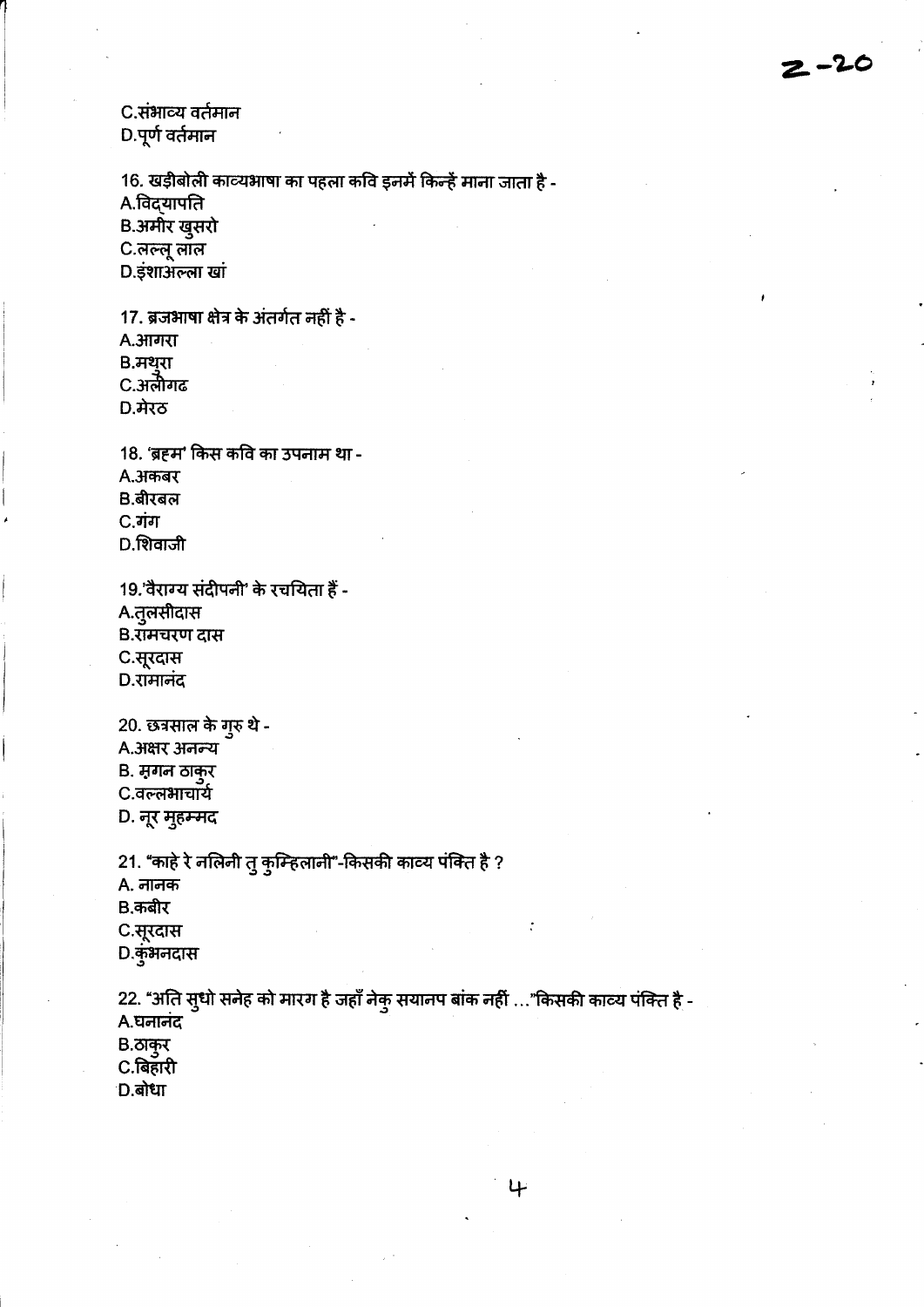23. तुलसीदास की रचना नहीं है -A.रामचरितमानस B.विनय पत्रिका C.कुसुमांजलि D.कवितावली 24.'कीर्तिलता' किसकी रचना है ? A.विद्**यापति** B.सेनापति C.सोमदेव D.सूरदास 25. रैदास के पद संकलित हैं -A.रमैनी B. बीजक C.आदि गुरु ग्रन्थ साहिब D. रामायण 26. "ये... दर दर फिरे ,माँगि मधुकरी खाहिं', रिक्त स्थान की पूर्ति करें -A.कबीर B.सूर C.रहीम  $D.$ भूषण 27. "निर्गुन कौन देश को वासी"- किसकी काव्य पंक्ति है -A.कबीर B. दादू C.सेन . D.सूरदास 28. "नहिं पराग नहिं मधुर मधु ,नहिं विकास यहि काल ."- के कवि हैं -A.देव B.बिहारी C.पद्माकर D.रत्नाकर 29.भारतेंदु के जीवनीकार हैं -A.शिवनंदन सहाय B.राधाकृष्ण दास C.राय कृष्णदास D. बालमुकुन्द गुप्त

30.भारतेंदु का नाटक नहीं है -A.अंधेर नगरी

 $\overline{5}$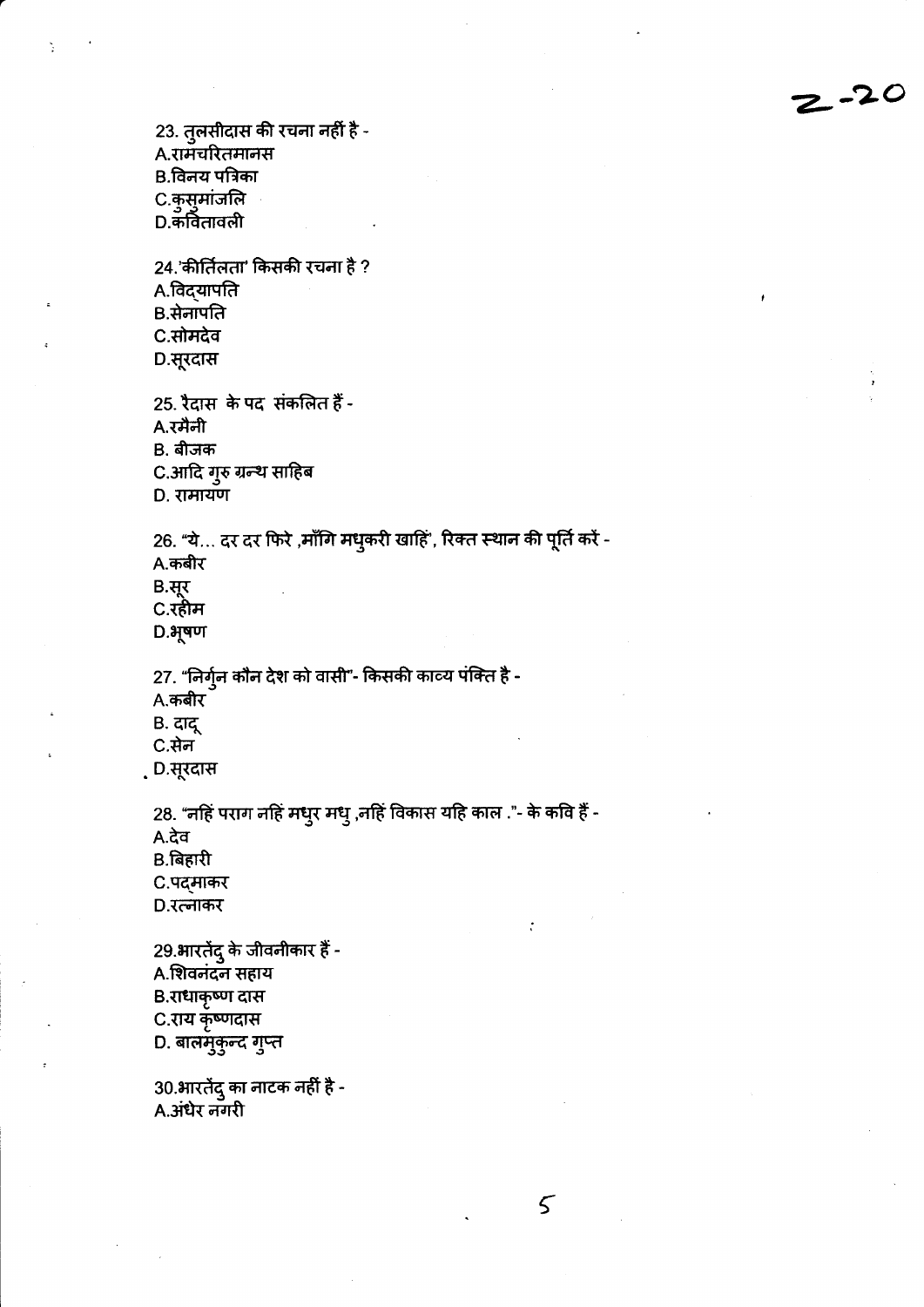B.वैदिकी हिंसा हिंसा न भवति C.नहुष D.भारत दुर्दशा

31. 'सोज़े वतन' क्या है ? A.उपन्यास B.कविता C.कहानी संग्रह D.संस्मरण

32. 'प्रिय प्रवास' के रचयिता हैं -A.अयोध्यासिंह उपाध्याय 'हरिऔध' B.राय देवीप्रसाद 'पूर्ण' C.लोचन प्रसाद पाण्डेय D.नाथूराम शंकर शर्मा

33. "बरसा रहा है रवि अनल ,भूतल तवा सा जल रहा है चल रहा सन सन पवन, तन से पसीना बह रहा" -किसकी काव्य पंक्ति है ? A.केदारनाथ अग्रवाल

B.सियारामशरण गुप्त C. आरसी प्रसाद सिंह

D.मैथिलीशरण गुप्त

34.हीरा डोम की कविता 'अछूत की शिकायत' किस पत्रिका में प्रकाशित हुई थी ? A.सरस्वती  $B.\bar{S}S$ C.मतवाला D.कविवचन सुधा

35.'हल्दीघाटी' शीर्षक काव्य के रचयिता कौन है ? A.रामनरेश त्रिपाठी B. मुकुटधर पाण्डेय C.श्रीधर पाठक D.श्यामनारायण पाण्डेय

36.'नारी तुम केवल श्रद्धा हो' किस युग की प्रतिनिधि काव्य चेतना है -A.द्विवेदी युग B.छायावाद C.प्रगतिवाद D.प्रयोगवाद

37. प्रेमचंद का उपल्यास नहीं है -A.रंगभूमि  $B.$ गबन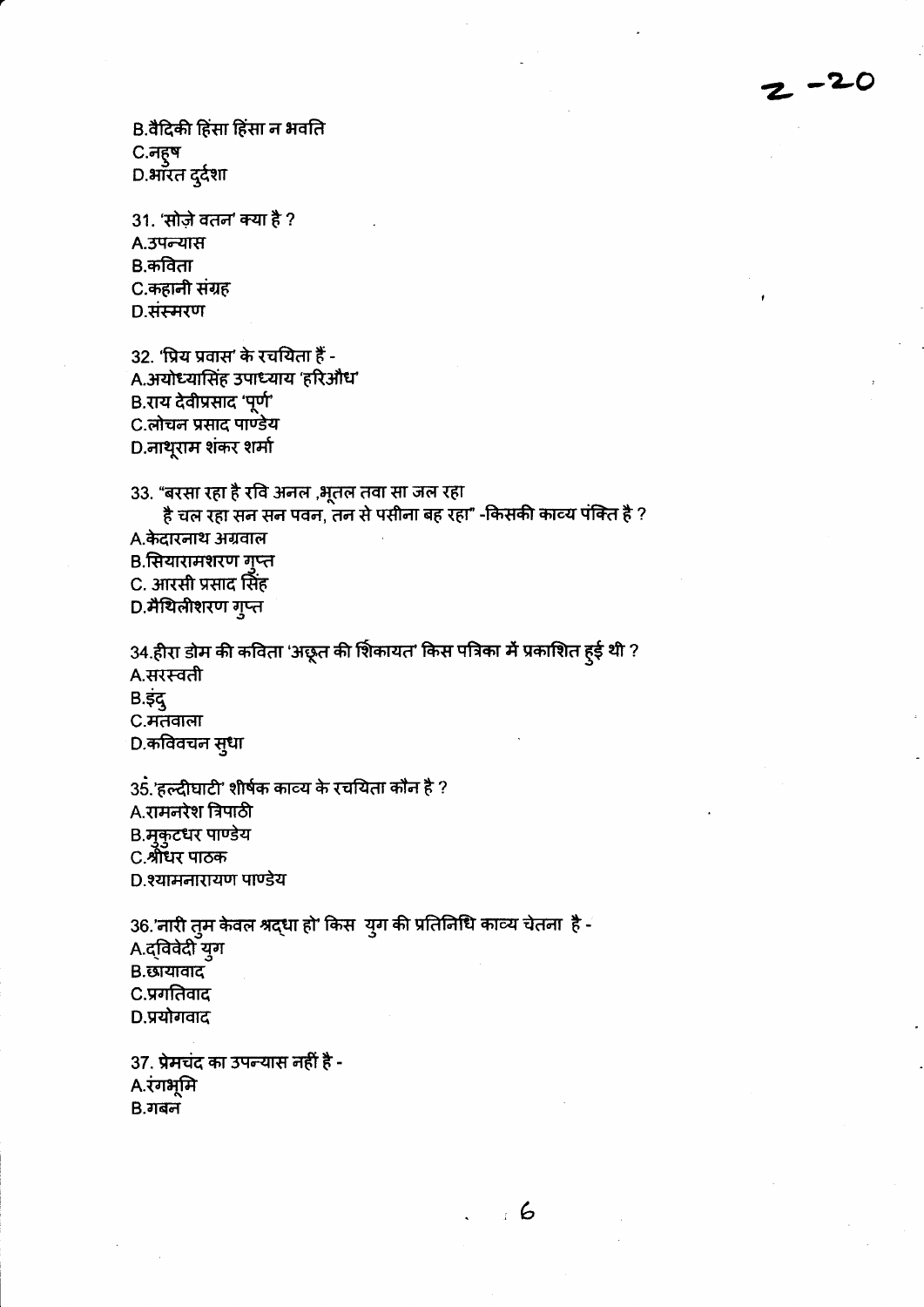$2 - 20$ 

C.मंगलसूत्र D.ईदगाह

38.'त्यागपत्र' क्या है ? A.कहानी B.उपन्यास C.यात्रा वृतांत D.काव्य संग्रह

39. 'बाणभट्ट की आत्मकथा' है -A.जीवनी B.आत्मकथा C.उपन्यास D.नाटक

 $40.$  रेणु की रचना नहीं है -A.बलचनमा B.मैला ऑचल C.परती परिकथा D.ऋणजल-धनजल

41. 'माटी की मूरतें' के लेखक हैं -A.शिवपूजन सहाय B.राजा राधिका रमण सिंह C.नागार्जुन D.रामबृक्षे बेनीपुरी

42. "रवि हुआ अस्त…" किस कविता की पंक्ति है ? A.सरोज स्मृति .<br>B.राम की शक्ति पूजा C. विधवा D. वह तोड़ती पत्थर

43. अज़ेय संपादक थे -A.तारसप्तक B.दूसरा सप्तक C.तीसरा सप्<del>त</del>क D. उपरोक्त सभी

44.'छप्पर' उपन्यास के रचनाकार हैं -A.मोहनदास नैमिशराय B.जयप्रकाश कर्दम C.ओमप्रकाश वाल्मीकि Dकालीचरण स्नेही

 $\overline{\tau}$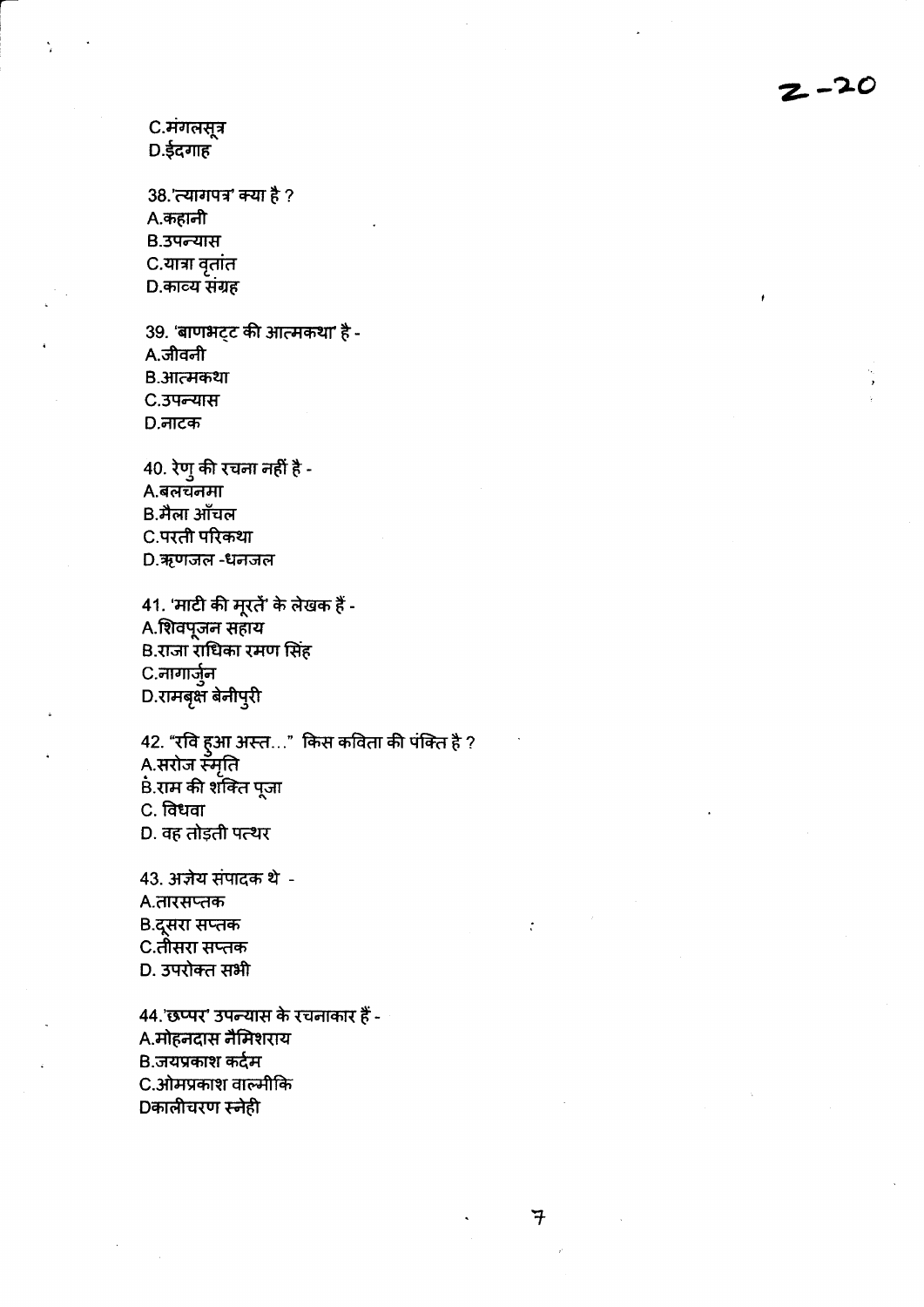45.'शिकंजे का दर्द' किसकी आत्मकथा है ? A.रजत रानी मीन् B.रजनी तिलक C.सुशीला टाक<mark>औ</mark>रे Dविमल थोरात

46.हरिराम मीणा की रचना है - $A.\overline{3}$ त B.ग्लोबल गाँव के देवता C.धूर्णी तपे तीर D जंगल जहाँ शुरू होता है

47. 'नगाड़े की तरह बजते' शब्द की रचनाकार हैं -A.निर्मला पुतुल B.वंदना टेटें C.रमणिका गुप्त D.कात्यायनी

48.'दलित साहित्य का सौन्दर्य शास्त्र' के लेखक हैं -A.श्योराज सिंह बेचैन B.कंवल भारती C.ओमप्रकाश वाल्मीकि D.भगवान दास मोरवाल

49. 'मुर्दहिया' है -A.उपन्यास B.जीवनी C.आत्मकथा D.आलोचना

50.'अंडे के छिलके' किसका एकांकी संग्रह है -A.रामकुमार वर्मा B.विष्णुं प्रभाकर C.मोहन राकेश D.विजय तेंदुलकर

51. साप्ताहिक पत्र 'अभ्युदय' का शुभारम्भ किसने किया था A.मदनमोहन मालवीय B.कृष्ण बिहारी मिश्र C.लाला भगवान दीन D.नरेन्द्रदेव

52. 'प्रताप' के संपादक थे -A.गणेश शंकर विद्**यार्थी** 

8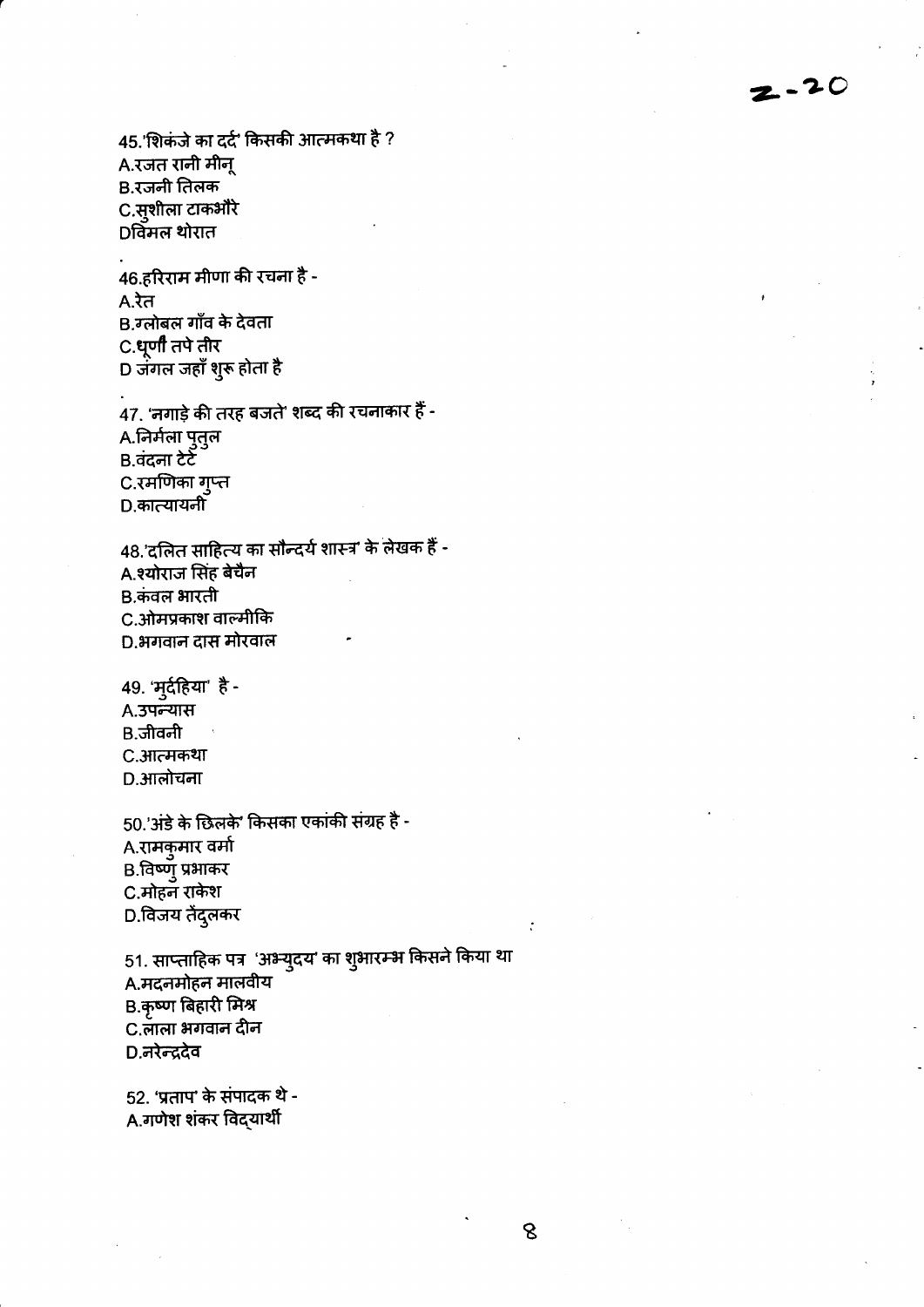B.भगत सिंह C. शिवपूजन सहाय D.नलिन विलोचन शर्मा

53. 'चिंतामणि' किसके निबंधों का संग्रह है? A.महावीर प्रसाद द्विवेदी B.रामचंद्र शुक्ल C.चिंतामणि त्रिपाठी D.लोचन प्रसाद पाण्डेय

54.' छायावाद' किसकी किताब है ? A.निराला B.सुमित्रानंदन पंत C.नामवर सिंह D.मैनेजर पाण्डेय

55.महावीर प्रसाद दविवेदी संपादक थे -A.सरस्वती B.सुधा  $C.\overline{9}$ ताप  $D.$ चाँद

56.तमिल ,तेलुगु ,कन्नड़ और मलयालम भाषाएँ किस भाषा -परिवार के अंतर्गत आती हैं -A.प्राच्य आर्य भाषा परिवार B.भारतीय आर्य भाषा परिवार C.द्रविड़ भाषा परिवार D.भारत -यूरोपीय भाषा परिवार

57.भाषा का मूल रूप किसे माना जाता है ? A.लिखित रूप B.मौखिक रूप C.मानक रूप D.साहित्यिक रूप

58. "हिंदी नयी चाल में ढली."- का संदर्भ किससे जुड़ा है ? A.भारतेंदु हरिश्चन्द B.बालकृष्ण भट्ट C.महावीर प्रसाद द्विवेदी D.प्रेमचंद

59.'महाजनी सभ्यता' किसका निबंध है ? A.राह्ल सांकृत्यायन B.प्रेमॅचंद C.रामविलास शर्मा

٩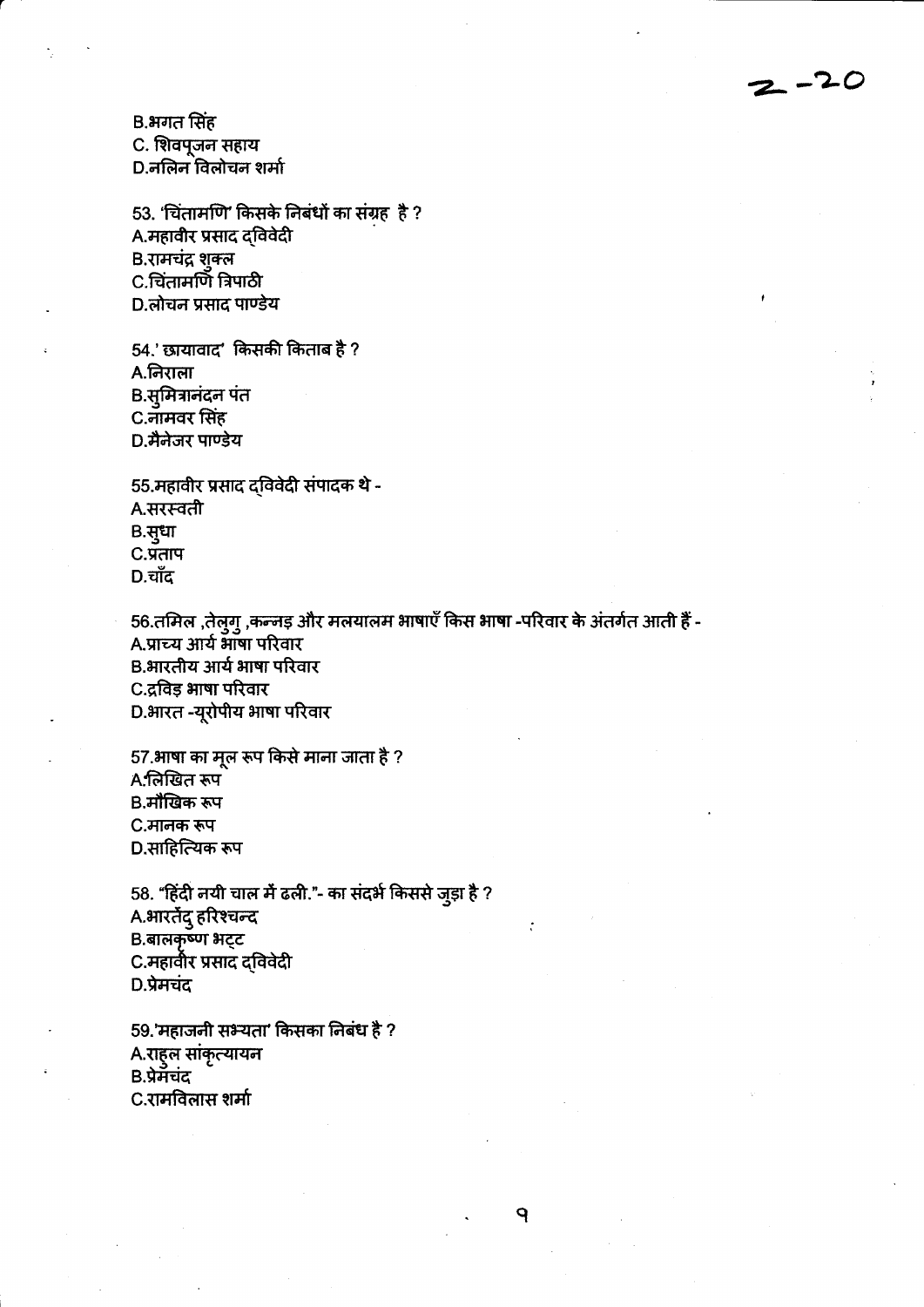D.काका कालेलकर

60. 'ब्रहमराक्षस' किसकी कविता है? A. अजेय B.नागार्जुन C.केदारनाथ अग्रवाल D. मुक्तिबोध

61. ओमप्रकाश वाल्मीकि की रचना 'ठाकुर का कुआँ' की विधा है -A.कहानी B.कविता C.उपन्यास D.रेखाचित्र

62. 'अर्द्धकथानक' की विधा है-A.आत्मकथा B.नाटक C.उपन्यास D.एकांकी

63. आल्हा के मूल रूप को किस नाम से जाना जाता है ? A.बीसलदेव रासो B.खुमाण रासो C.परमाल रासो D.विजयपाल रासो

64. 'तमस' की कथावस्तु है -A.कृषि समस्या B.पूर्यावरण संकट C.भारत विभाजन की त्रासदी D.इनमें से कोई नहीं

65.'मानस का हंस' उपन्यास किसके जीवन पर आधारित है -A.कबीर B.तुलसी C.सूरदास D.जायसी

66. 'आषाढ़ का एक दिन' नाटक किसके जीवन पर केन्द्रित है -A.वाल्मीकि B.अवभूति C.बाणभट्ट D.कालिदास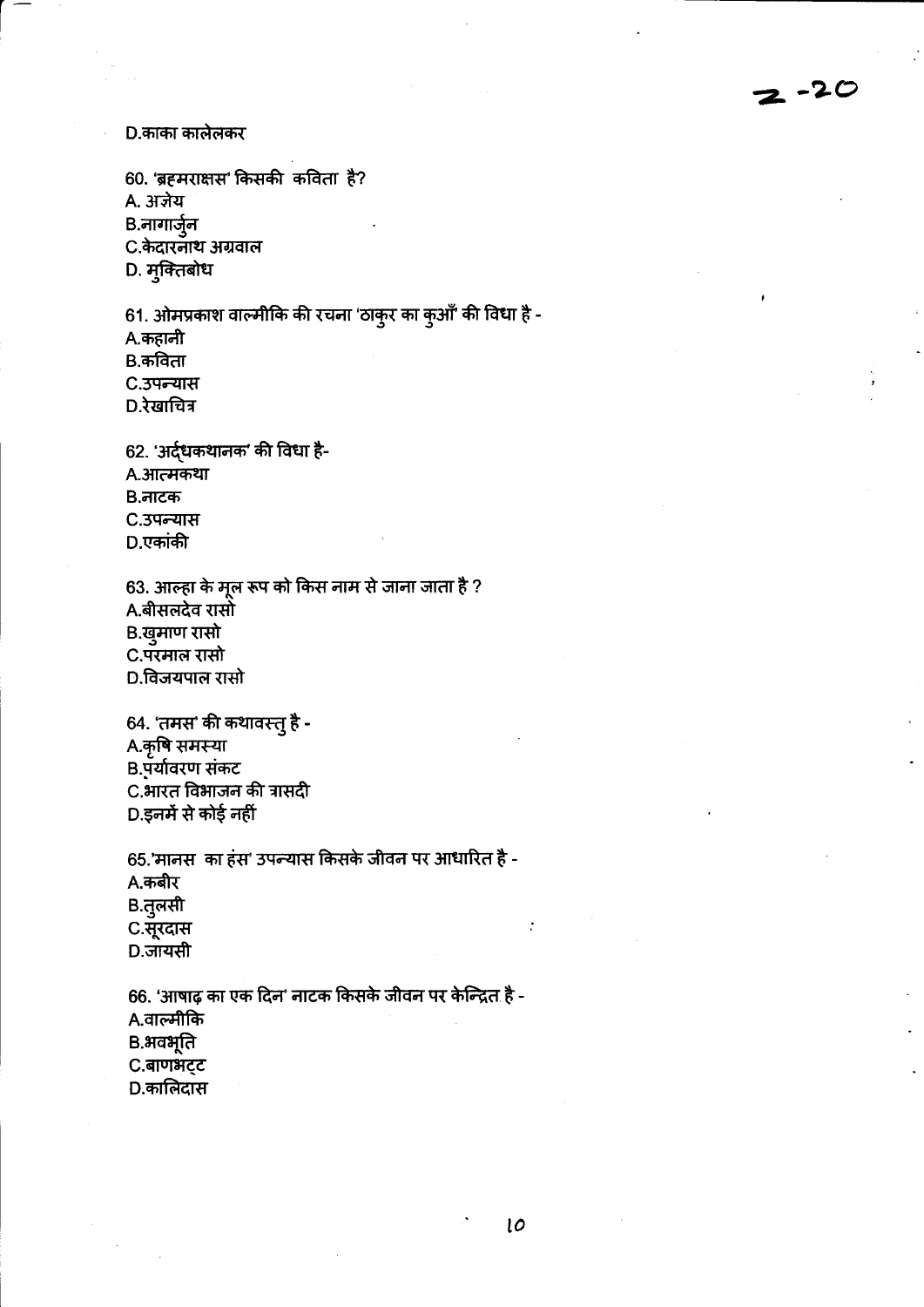$z - 20$ 

67.'मुझे चाँद चाहिए' किसका उपन्यास है -A.धर्मवीर भारती B.सुरेन्द्र वर्मा C.नरेंद्र कोहली D. कमलेश्वर

68. 'जिंदगीनामा' की रचयिता हैं -A.कृष्णा सोबती B.मॅन्नू भंडारी C.राजी सेठ D.गगन गिल

69.बलिया वाला व्याख्यान के नाम से प्रसिद्ध भारतेंदु के निबंध का शीर्षक है -A.भारत दुर्दशा B.भारत की आजादी C.भारत वर्ष की उन्नति कैसे हो सकती है D.भारत माता ग्राम वासिनी

70. 'मैला आँचल' नामकरण की पृष्ठभूमि में किसकी कविता है -A.नागार्जुन B.सुमित्रानंदन पंत C.हंसकुमार तिवारी D.रामधारी सिंह 'दिनकर'

71. दकनी भाषा यहाँ नहीं बोली जाती -A.हैदराबाद B.गुलबर्गा C.औरंगाबाद D.जबलपुर

72.'कल्पना' पत्रिका का सम्बन्ध किस शहर से है -A.दिल्ली B. हैदराबाद C. जयपुर  $D.H\overline{I}$ पाल

73.'झाँसी की रानी' की विधा है -A.उपन्यास B.कहानी C.कविता D.जीवनी

74.'हिंदी साहित्य और सवेदना का विकास' के लेखक हैं -A.रामस्वरूप चतुर्वेदी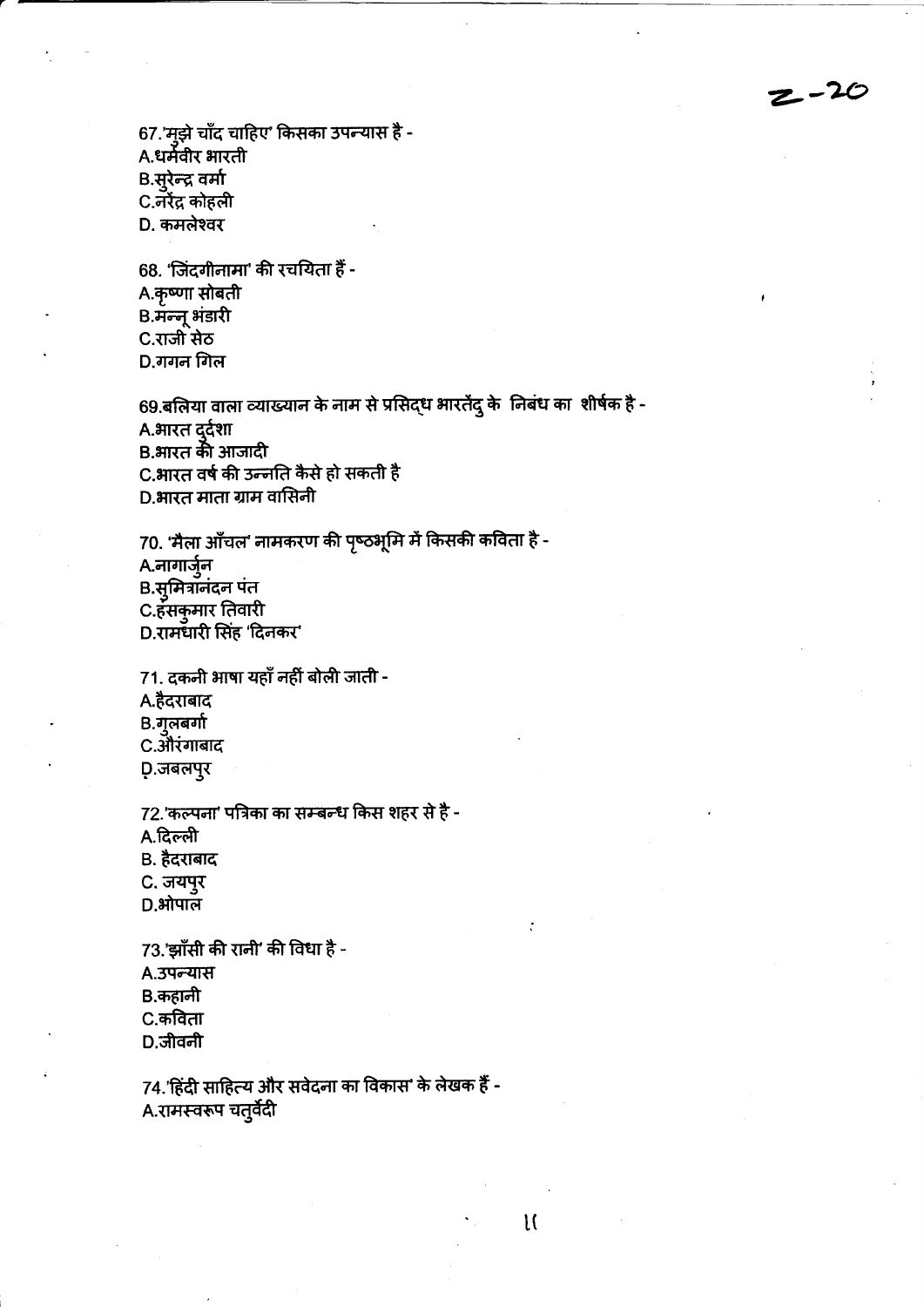B.नंददुलारे वाजपेयी C.कृष्णबिहारी मिश्र D. रघुवंश

75.'ढोला मारू रा दूहा' का सम्बन्ध किस प्रदेश से है -A.उत्तर प्रदेश ...<br>B.बिहार C.राजस्थान **Dपंजाब** 

76.'चंडी चरित्र' किसकी रचला है -.<br>A.गुरु गोविन्द सिंह B.गुरु अर्जुन देव C.गुरु नानक D. गुरु तेगबहादुर

77.'ग्लोबल गाँव का देवता' किसका उपन्यास है -A.मिथिलेश्वर B.रणेंद्र C.मधुकर सिंह D.रामधारी सिंह दिवाकर

78.'कलिकथा वाया बाईपास' किसका उपन्यास है ? A.गीतांजलि श्री B.जयश्री राय C.चित्रा मुद्गल D.अलका सरावगी

79. 'तिरिछ' किसकी कहानी है -A.उदय प्रकाश B.कुणाल सिंह C. चंदन पाण्डेय D.नीलाक्षी सिंह

80.अरुण कमल का कविता संग्रह नहीं है -A.अनामिका B.नए इलाके में C.सबूत D.अपनी केवल धार

81.'नेपथ्य में हँसी' के कवि हैं -A.हरीश चन्द्र पाण्डेय B.राजेश जोशी C.नरेश सक्सेना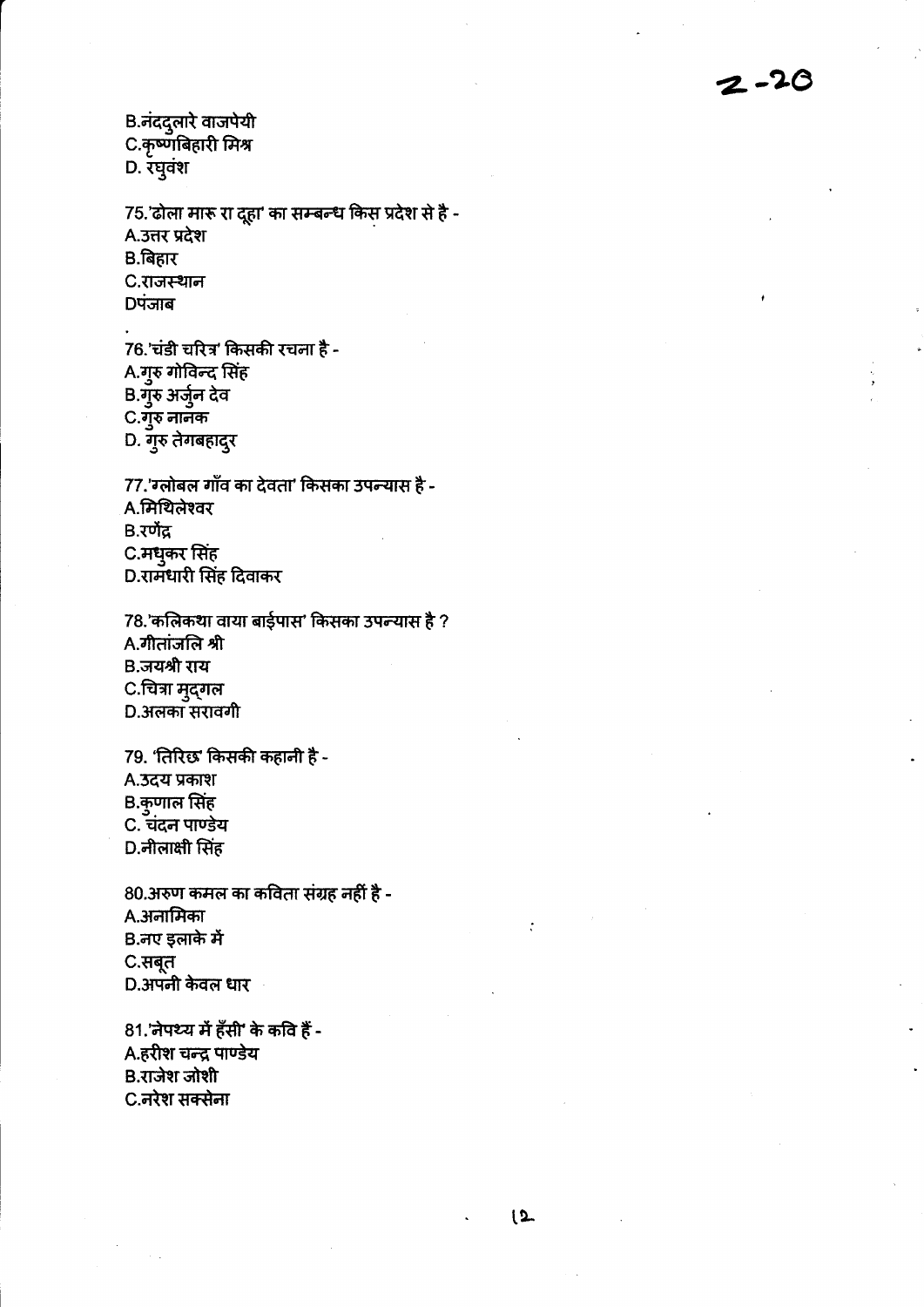D. ज्ञानेद्र पति

82.वर्णों के सार्थक समूह को कहते हैं -A.वाक्य B.शब्द С. ЭПЧТ D.व्याकरण

83. पहला पद संख्यावाचक हो और दूसरा पद प्रधान हो उसे कहते है -A.दवंदव समास B.बहुब्रिही समास C.दविग् समास D.इनमें से कोई नहीं

84.देवनागरी लिपि में कुल वर्णों की संख्या है -

A.50

**B.51** 

 $C.52$ 

D.53

85.पश्चिमी हिंदी का सम्बन्ध किस अपभ्रंश से माना जाता है -A.शौरसेनी B.पैशाची C.अर्दधमागधी D.मागधी

86.मेवाती किस वर्ग की बोली है -A.बिहारी B.पश्चिमी हिंदी C.राजस्थानी D.पहाड़ी

87.पश्चिम से पूर्व की ओर जाते हुए भाषाओं का सही क्रम क्या है ? A.पंजाबी ,कौरवी ,अवधी,भोजपुरी B.ओजपुरी, अवधी,कौरवी, पंजाबी C.पंजाबी ,अवधी,कौरवी ,भोजप्**री** D.कौरवी ,भोजपुरी ,अवधी,पंजाबी

88. 'सिर आँखों पर होना' मुहावरे का अर्थ है -A.बुरा हाल होना B.अंच्छा बुरा सबको समान समझना C.सहर्ष स्वीकार करना D.इनमें से कोई नहीं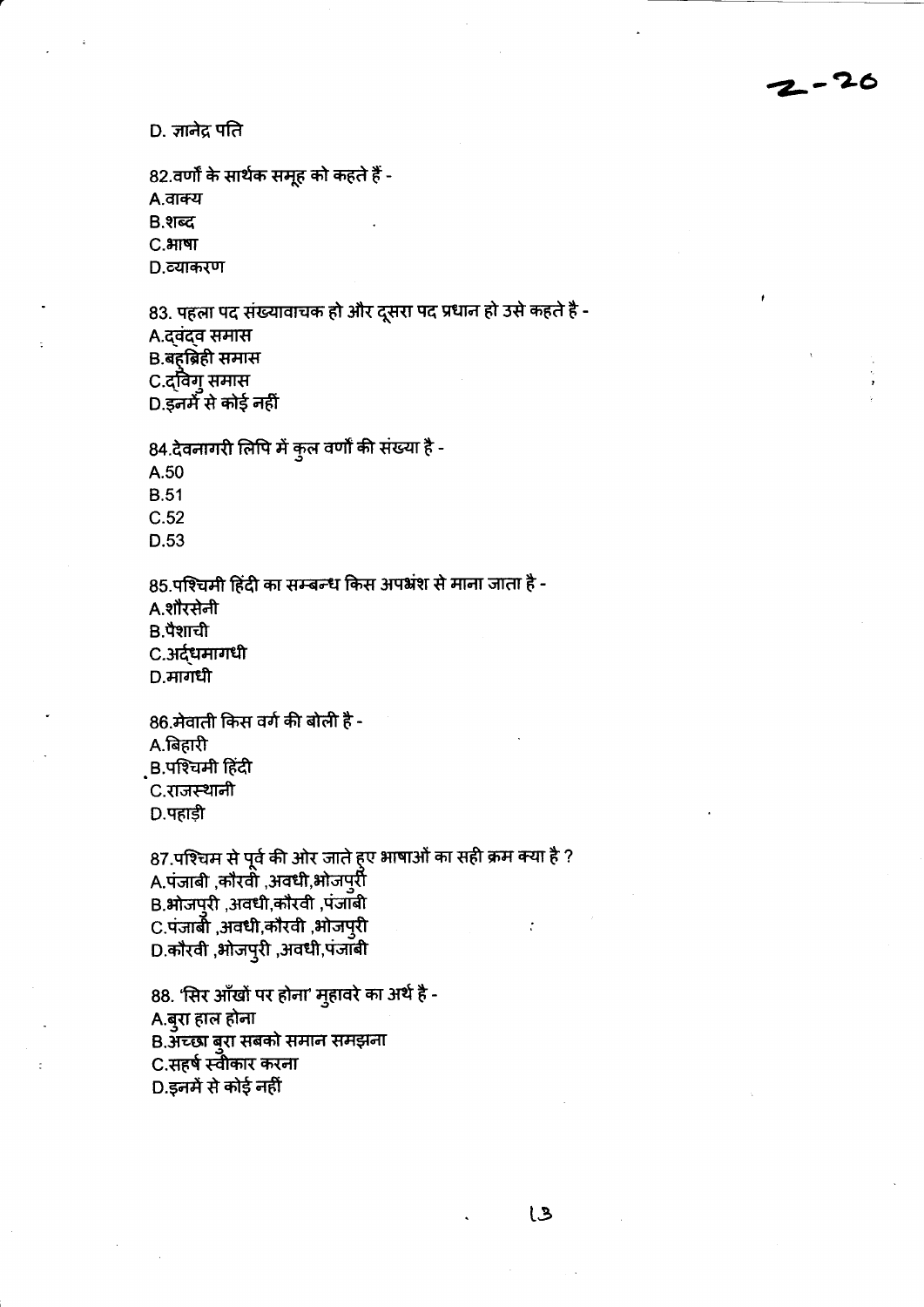$2 - 20$ 

89.'परिधि' में उपसर्ग है - $A.4$  $B.47$ C.परि  $D.\n$ 90. 'यथाशक्ति' में कौन सा समास है -A.अव्यवीभाव B.तत्पुरुष C. बहवीहि D द्विंगु 91.'लम्बोदर' में समास है -A.कर्मधारय B.बह़ब्रीहि C.दविग् D.दवंदव 92.'पंचानन' में समास है -A.कर्मधारय B.तत्पुरुष C.दवंदव D.बहुब्रीहि 93. दक्षिण भारत हिंदी प्रचार सभा की स्थापना किसने की थी -A.चक्रवर्ती राजगोपालचारी B.महात्मा गाँधी C.डॉ.राधाकृष्णन D.सुब्रहन्यम भारती 94.राजभाषा का प्रावधान संविधान के किस अन्च्छेद में है -A.313-320 B.343-351  $C.321 - 333$ D.356-365 95. विश्व में सर्वाधिक बोली जाने वाली भाषाओं में हिंदी का स्थान है - $A.2$ **B.3**  $C.4$  $D.5$ 

96. उत्तर प्रदेश और केरल के निवासियों के बीच हिंदी की भूमिका क्या है ? A.मातृभाषा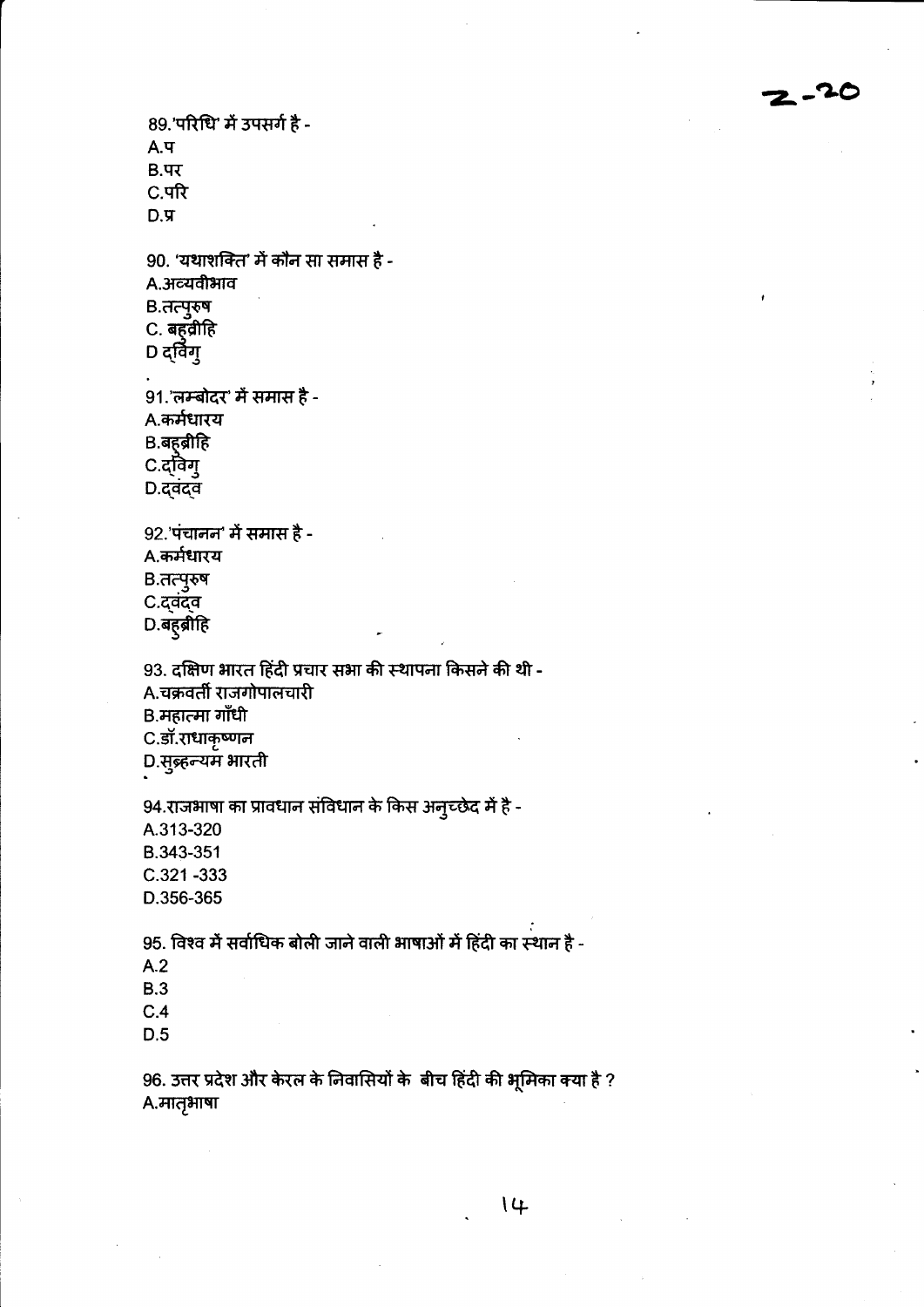B.व्यावसायिक भाषा C.संपर्क भाषा D.तकनीकी भाषा

97.हिंदी भाषा में कारकों की संख़्या है - $A.6$  $B.7$  $C.8$  $D.9$ 

98. संज्ञा है -A.भारत B.भारतीय C.भारतीयता D.अभारतीय

99. किसी भाषा के मूल शब्द को क्या कहते हैं ? A.तद्भव B.तत्सम C.प्राकृत  $D.\overline{d}$ शंज

100.हिंदी मूल रूप से किस भाषा का शब्द है ?<br>A.अरबी B.फ़ारसी C.तुर्की<br>D.ग्रीक

 $\cdot$